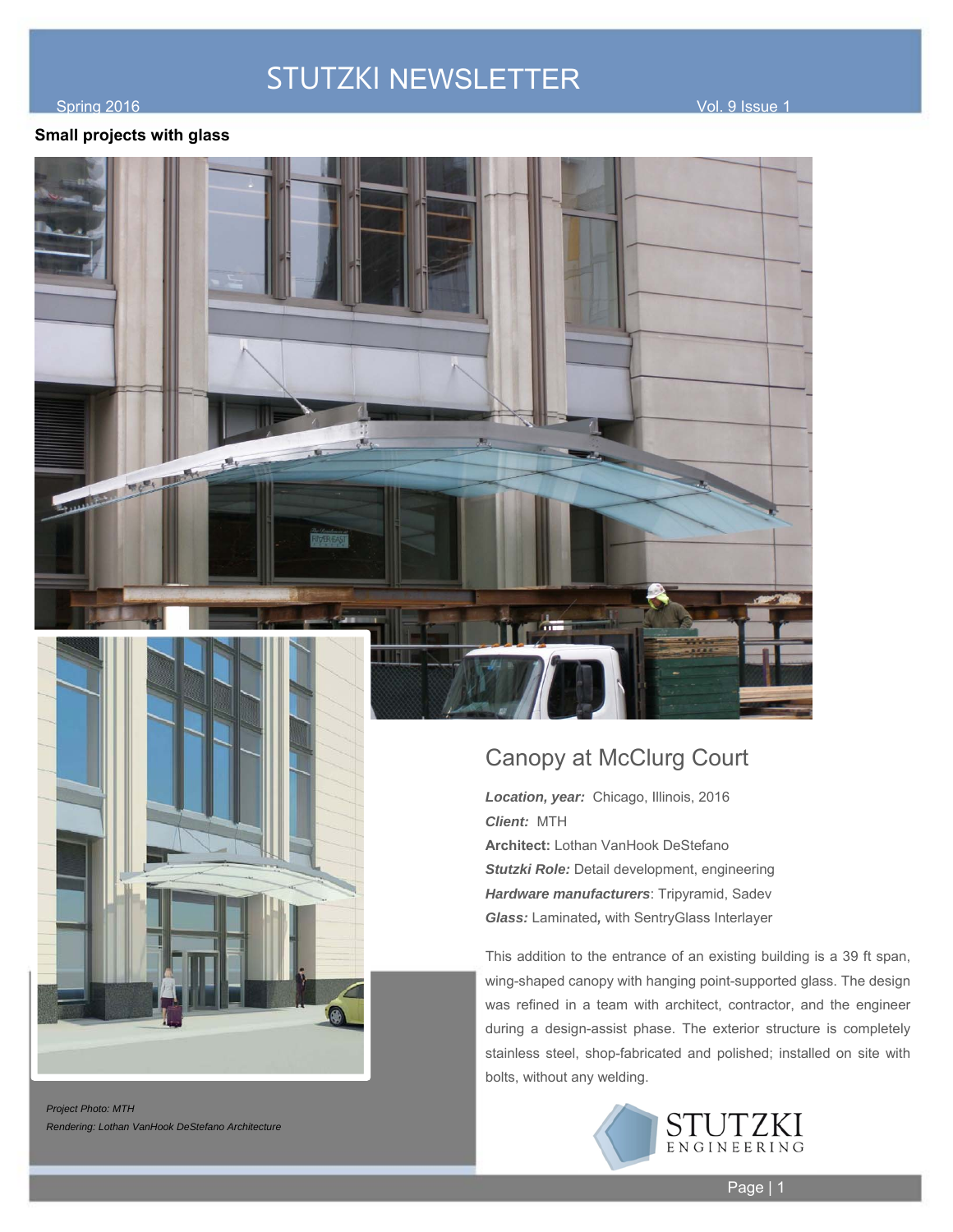





SIUIZKI ENGINEERING *An artist's rendering shows a glass slide off the side of the U.S. Bank Tower. The ride from the 70th floor to the 69th floor will cost thrill-seekers \$8. (OUE Ltd.)* 

## Glass Slide from US Bank Tower

*Location, year:* Los Angeles, CA, 2016 *Client:* Sentech Architectural Systems **Stutzki Role:** Virtual testing (Numerical simulations) of glass-to-glass connections *Glass: Multi-l*aminate*,* with SentryGlass Interlayer

The full physical test program of the glass connections was preceded by virtual testing. This helps to extrapolate the test results into the analytical model of the complete structure.

This is the second thrill-ride STUTZKI helped to engineer (the first one being *THE TILT* at the John Hancock Tower in Chicago)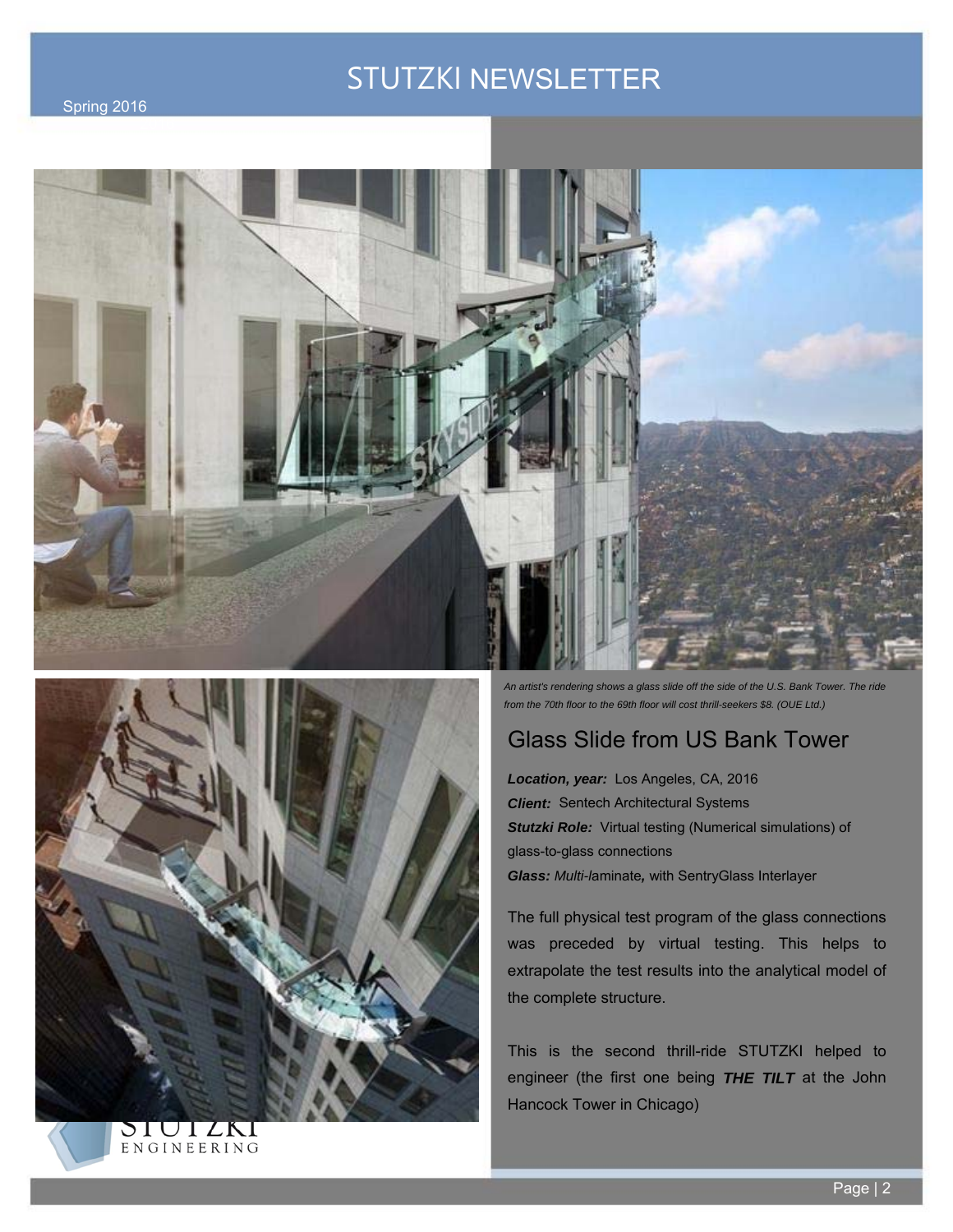Spring 2016





### Acoustic Canopy at Case Western **University**

*Location, year:* Case Western, Cleveland, 2015 *Architect / Client:* MGA Partners / LinEl *Stutzki Role:* Engineer for the space frame and glass *Glass:* Laminated*,* with SentryGlass Interlayer

The Temple-Tifereth Israel at Case Western had been recently repurposed into the Milton and Tamar Maltz Performing Arts Center.

According to Kellogg, project manager for general contractor Turner Construction Co., the key challenges were reconfiguring Silver Hall for flexible staging, which now allows performances and concerts of various sizes, and installation of an acoustic canopy evoking a giant winged creature, part-origami, part-pterodactyl.

That canopy consists of 54 pieces of glass, each weighing 500 to 600 pounds *(each tilted with a different angle to disperse the echoes).* Six cables hung from the 88-foothigh ceiling trusses support it.

*From: Cleveland Jewish News, Sept. 15, 2015*

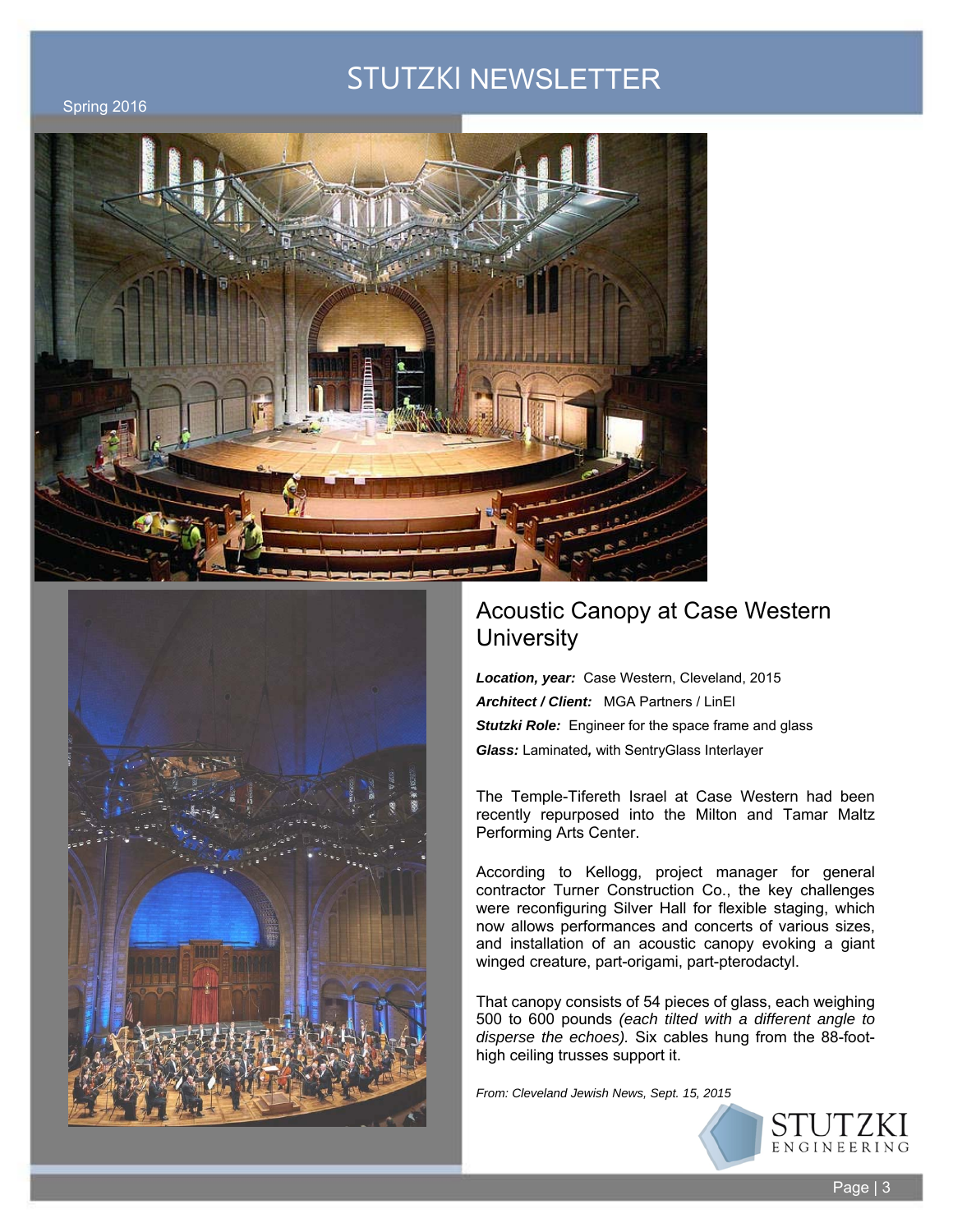

*Photos: Gruzen Samton* 



*Renderings: Gruzen Samton* 

### Glass Stacks at the Moynihan **Courthouse**

*Location, year: New York City, 2016 Architect: Gruzen-Samton / IBI-Group Client: Gruzen-Samton / IBI-Group Stutzki Role: Consulting and Engineering Glass: Starphire laminated with SentryGlass* 

Five stacks built out of 15 feet tall glass plates serve the dual purpose of art sculptures and part of the infrastructure The glass structures have been developed to withstand wind and gravity without mechanical fasteners.

Gradual frit patterns allow for an appearance that is crystalline and airy light at the same time.